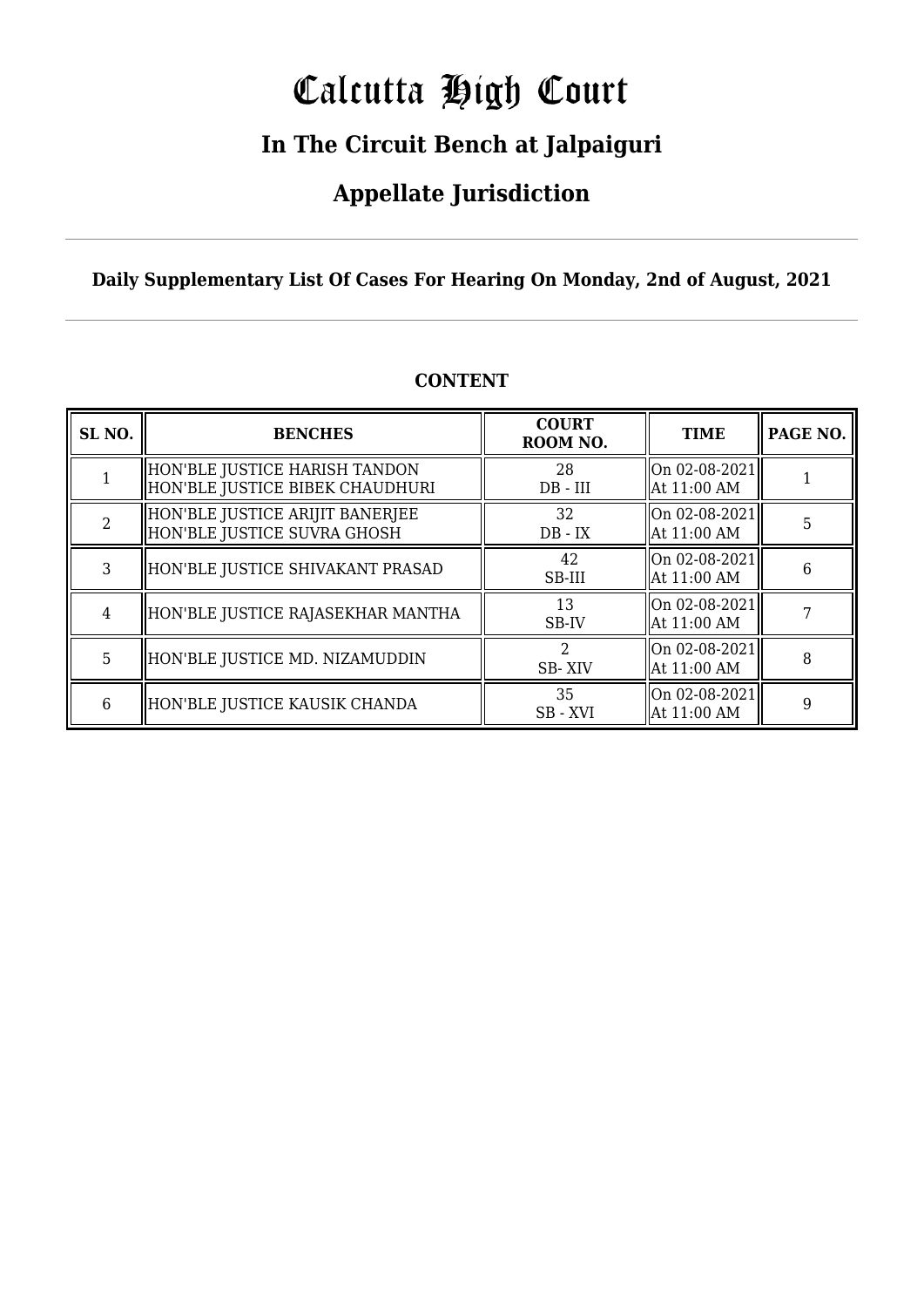

**DAILY CAUSELIST For Monday The 2nd August 2021**

**COURT NO. 28**

#### **DIVISION BENCH (DB - III)**

**AT 11:00 AM**

**HON'BLE JUSTICE HARISH TANDON HON'BLE JUSTICE BIBEK CHAUDHURI (VIA VIDEO CONFERENCE)**

#### **FROM PRINCIPAL BENCH**

#### **FOR ORDERS**

|              |                              | FUK UKDEKS                                                                              |                                        |  |
|--------------|------------------------------|-----------------------------------------------------------------------------------------|----------------------------------------|--|
| $\mathbf{1}$ | CRM/405/2021<br>(03.08.2021) | SURABHI JAIN AND ORS<br><b>VS</b><br>THE STATE OF WEST<br><b>BENGAL</b>                 | SIDHI SETHIA                           |  |
|              | IA NO: CRAN/1/2021           |                                                                                         |                                        |  |
|              |                              | <b>APPLICATION FOR BAIL</b>                                                             |                                        |  |
| 2            | CRM/690/2021                 | <b>LALAN ROY</b><br><b>VS</b><br>State of West Bengal                                   | <b>ABHIJIT GANGULY</b>                 |  |
| 3            | CRM/695/2021                 | RABINDAR SINGH AND ANR<br><b>VS</b><br>THE STATE OF WEST<br><b>BENGAL</b>               | SUBHASISH MISRA                        |  |
| 4            | CRM/696/2021                 | NARAYAN MANDAL<br><b>VS</b><br>THE STATE OF WEST<br><b>BENGAL</b>                       | <b>SUBHASISH MISRA</b>                 |  |
| 5            | CRM/704/2021                 | NAIMUL HAQUE @ ALI @<br><b>NAIMUL ISLAM</b><br><b>VS</b><br>THE STATE OF WEST<br>BENGAL | <b>JAYDEEP KANTA</b><br><b>BHOWMIK</b> |  |
| 6            | CRM/779/2021                 | <b>SASHI SAHANI</b><br><b>VS</b><br>THE STATE OF WEST<br><b>BENGAL</b>                  | <b>JAYDEEP KANTA</b><br><b>BHOWMIK</b> |  |
|              |                              | <b>APPLICATION FOR ANTICIPATORY BAIL</b>                                                |                                        |  |
|              |                              |                                                                                         |                                        |  |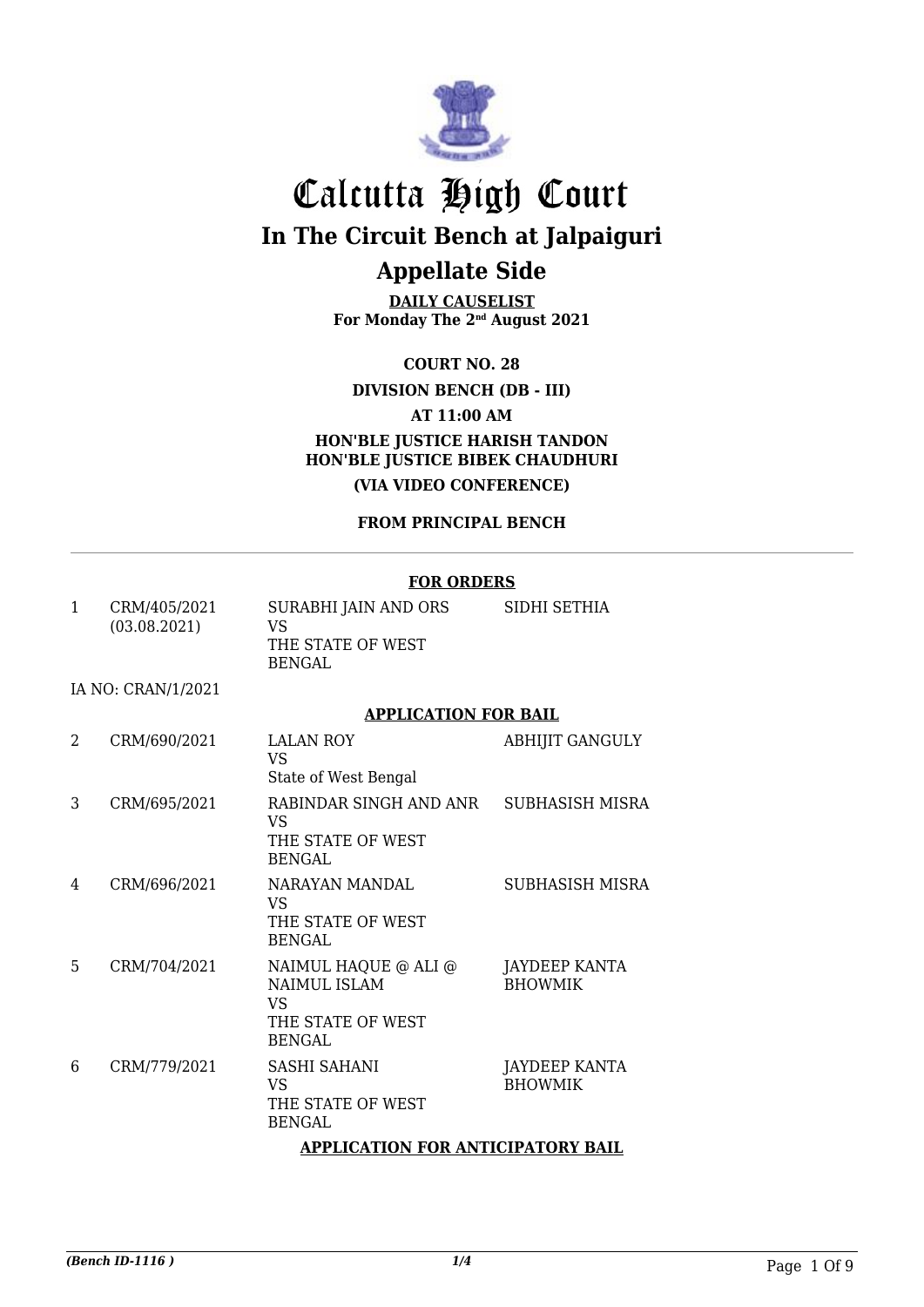| 7  | CRM/700/2021 | <b>GOVINDA SARKAR</b> @<br><b>GOVINDA KIRTANIA AND</b><br><b>ORS</b><br><b>VS</b><br>THE STATE OF WEST | <b>JAYDEEP KANTA</b><br><b>BHOWMIK</b> |
|----|--------------|--------------------------------------------------------------------------------------------------------|----------------------------------------|
| 8  | CRM/708/2021 | <b>BENGAL</b><br><b>BISWAJIT KIRTANIA</b><br><b>VS</b><br>THE STATE OF WEST<br><b>BENGAL</b>           | JAYDEEP KANTA<br><b>BHOWMIK</b>        |
| 9  | CRM/709/2021 | SUREN CHANDRA ROY @<br><b>SUREN ROY AND ORS</b><br><b>VS</b><br>THE STATE OF WEST<br><b>BENGAL</b>     | JAYDEEP KANTA<br><b>BHOWMIK</b>        |
| 10 | CRM/710/2021 | SURANJIT SARKAR<br><b>VS</b><br>State of West Bengal                                                   | KUSHAL KUMAR<br><b>MUKHERJEE</b>       |
| 11 | CRM/711/2021 | KIRAN CHANDRA HALDAR<br>@ KIRAN HALDAR<br><b>VS</b>                                                    | <b>SHAHAN SHAH</b>                     |
| 12 | CRM/714/2021 | State of West Bengal<br><b>MADHABI DAS</b><br><b>VS</b><br>STATE OF WEST BENGAL                        | <b>JAYANT KUMAR</b><br><b>SINGH</b>    |
| 13 | CRM/717/2021 | <b>MANIK SEN</b><br><b>VS</b><br>THE STATE OF WEST<br><b>BENGAL</b>                                    | MADHUSHRI DUTTA                        |
| 14 | CRM/719/2021 | NIRMAL BARMAN<br><b>VS</b><br>State of West Bengal                                                     | SANTANU MAJI                           |
| 15 | CRM/724/2021 | ARJUN SARKAR<br><b>VS</b><br>State of West Bengal                                                      | RATAN CHANDRA<br><b>ROY</b>            |
| 16 | CRM/726/2021 | AKKES ALI@AKKESH SEKH<br>AND ORS<br><b>VS</b><br>State of West Bengal                                  | RATAN CHANDRA<br><b>ROY</b>            |
| 17 | CRM/732/2021 | FULBAR SEKH@FULBAR ALI<br>AND ORS<br><b>VS</b><br>State of West Bengal                                 | RATAN CHANDRA<br><b>ROY</b>            |
| 18 | CRM/733/2021 | <b>JUGAL SARKAR</b><br><b>VS</b><br>THE STATE OF WEST<br><b>BENGAL</b>                                 | JAYDEEP KANTA<br><b>BHOWMIK</b>        |
| 19 | CRM/747/2021 | JAHANGIR MIA @ JAHANGIR<br><b>HOSSAIN</b><br><b>VS</b><br>THE STATE OF WEST<br><b>BENGAL</b>           | <b>SUMAN SEHANABIS</b><br>(MANDAL)     |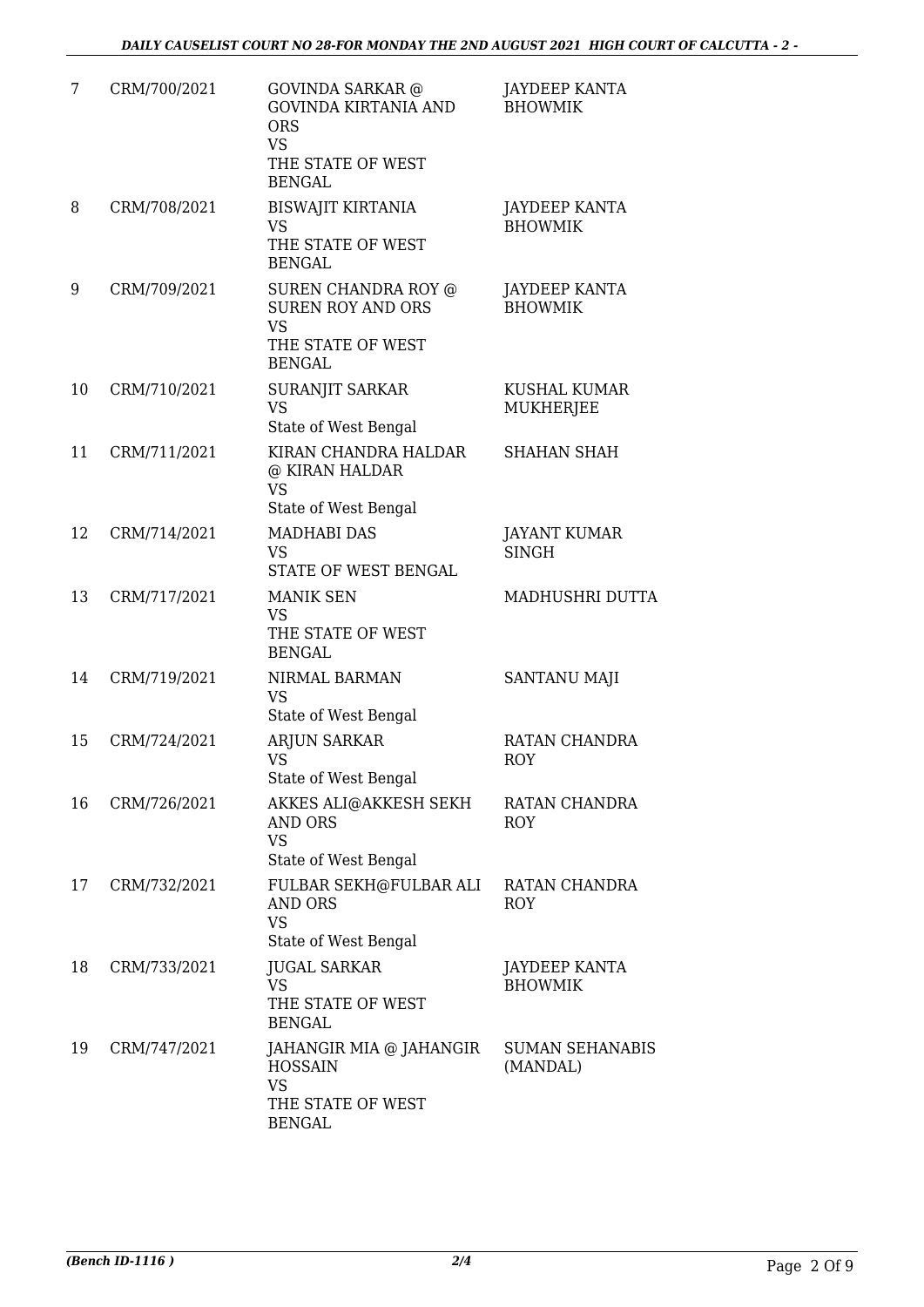| 20 | CRM/754/2021                 | <b>AJAY SARKAR</b><br>VS                       | <b>ARINDAM SEN</b>                     |
|----|------------------------------|------------------------------------------------|----------------------------------------|
|    |                              | State of West Bengal                           |                                        |
| 21 | CRM/761/2021                 | ASHIM KIRTANIYA AND<br><b>ANR</b><br><b>VS</b> | JEENIA RUDRA                           |
|    |                              | State of West Bengal                           |                                        |
| 22 | CRM/764/2021                 | RATUL MALAKAR<br><b>VS</b>                     | <b>SANANDA</b><br><b>BHATTACHARYYA</b> |
|    |                              | State of West Bengal                           |                                        |
| 23 | CRM/776/2021                 | PINTU BISWAS AND ANR<br><b>VS</b>              | <b>SUDHINDRA DAS</b>                   |
|    |                              | State of West Bengal                           |                                        |
| 24 | CRM/777/2021                 | <b>TARAK SAHA</b><br><b>VS</b>                 | <b>JEENIA RUDRA</b>                    |
|    |                              | State of West Bengal                           |                                        |
| 25 | CRM/778/2021                 | MANTOSH DAKUA AND ORS<br><b>VS</b>             | <b>HILLOL SAHA</b><br><b>PODDER</b>    |
|    |                              | THE STATE OF WEST<br><b>BENGAL</b>             |                                        |
| 26 | CRM/780/2021                 | HIRANMOY ROY @<br><b>HIRANMAY ROY</b><br>VS    | ANIRBAN BANERJEE                       |
|    |                              | THE STATE OF WEST<br><b>BENGAL</b>             |                                        |
| 27 | CRM/781/2021                 | NAREN BARMAN @ BUDU<br>VS                      | <b>HILLOL SAHA</b><br><b>PODDER</b>    |
|    |                              | THE STATE OF WEST<br><b>BENGAL</b>             |                                        |
| 28 | CRM/785/2021                 | <b>BIKASH PRADHAN AND ANR</b><br>VS            | RANJIT SINGH                           |
|    |                              | State of West Bengal                           |                                        |
| 29 | CRM/790/2021                 | SATYAKI CHAKRABORTY<br>VS                      | PUJA GOSWAMI                           |
|    |                              | State of West Bengal                           |                                        |
|    |                              | <b>APPLICATION</b>                             |                                        |
| 30 |                              | IA NO. CRAN/1/2021 BANI BANERJEE AND ORS<br>Vs | <b>HILLOL SAHA</b><br><b>PODDER</b>    |
|    | In CRM/292/2021              | THE STATE OF WEST<br><b>BENGAL</b>             | <b>HILLOL SAHA</b><br><b>PODDER</b>    |
| 31 | IA NO. CRAN/1/2021 SAHEB ALI | Vs                                             | <b>SUMAN SEHANABIS</b><br>(MANDAL)     |
|    | In CRM/458/2021              | THE STATE OF WEST<br><b>BENGAL</b>             | <b>SUMAN SEHANABIS</b><br>(MANDAL)     |
| 32 |                              | IA NO. CRAN/1/2021 SOHONLAL AND ANR<br>Vs      | JAYDEEP KANTA<br><b>BHOWMIK</b>        |
|    | In CRM/479/2021              | THE STATE OF WEST<br><b>BENGAL</b>             | <b>JAYDEEP KANTA</b><br><b>BHOWMIK</b> |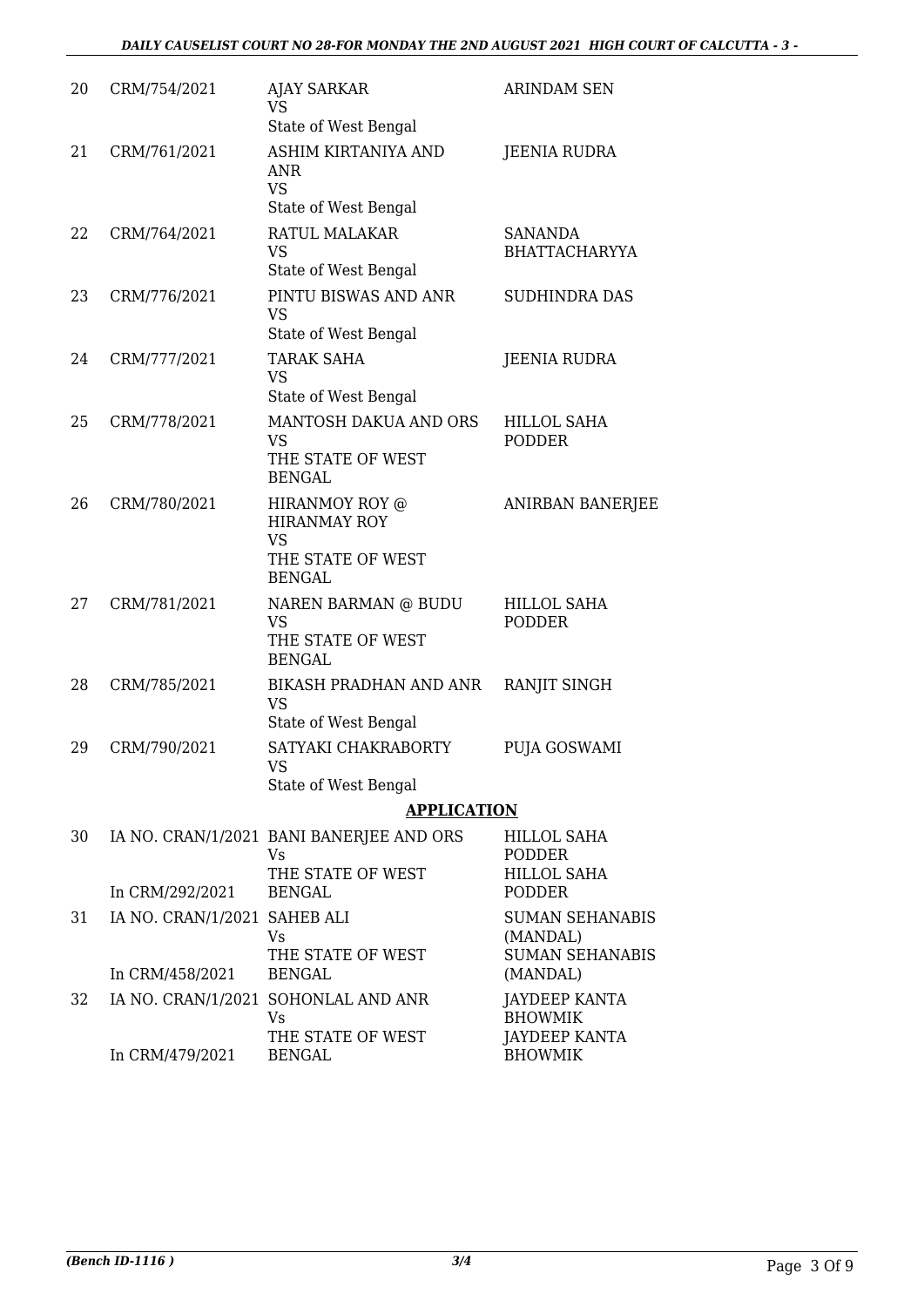| 33 |                                                   | IA NO. CRAN/1/2021 RAMESH MANJU BISHNOI@<br>RAMESH MANJU BISHNOY@<br>RAMESH KUMAR BISHNOI | PRITAM ROY<br>PRITAM ROY                |
|----|---------------------------------------------------|-------------------------------------------------------------------------------------------|-----------------------------------------|
|    | In CRM/497/2021                                   | Vs<br>THE STATE OF WEST<br><b>BENGAL</b>                                                  |                                         |
| 34 | IA NO. CRAN/1/2021 RUSTOM MIAH<br>In CRM/509/2021 | Vs<br>THE STATE OF WEST<br><b>BENGAL</b>                                                  | ARUSHI RATHORE<br><b>ARUSHI RATHORE</b> |
| 35 |                                                   | IA NO. CRAN/1/2021 RAJU BARMAN @ BABAI<br><b>BARMAN</b><br>Vs                             | SUBHASISH MISRA<br>SUBHASISH MISRA      |
|    | In CRM/534/2021                                   | THE STATE OF WEST<br>BENGAL                                                               |                                         |
| 36 | IA NO. CRAN/2/2021 CHANDAN LASKAR                 | Vs<br>THE STATE OF WEST                                                                   | SUBHASISH MISRA<br>SUBHASISH MISRA      |
|    | In CRM/579/2021                                   | BENGAL                                                                                    |                                         |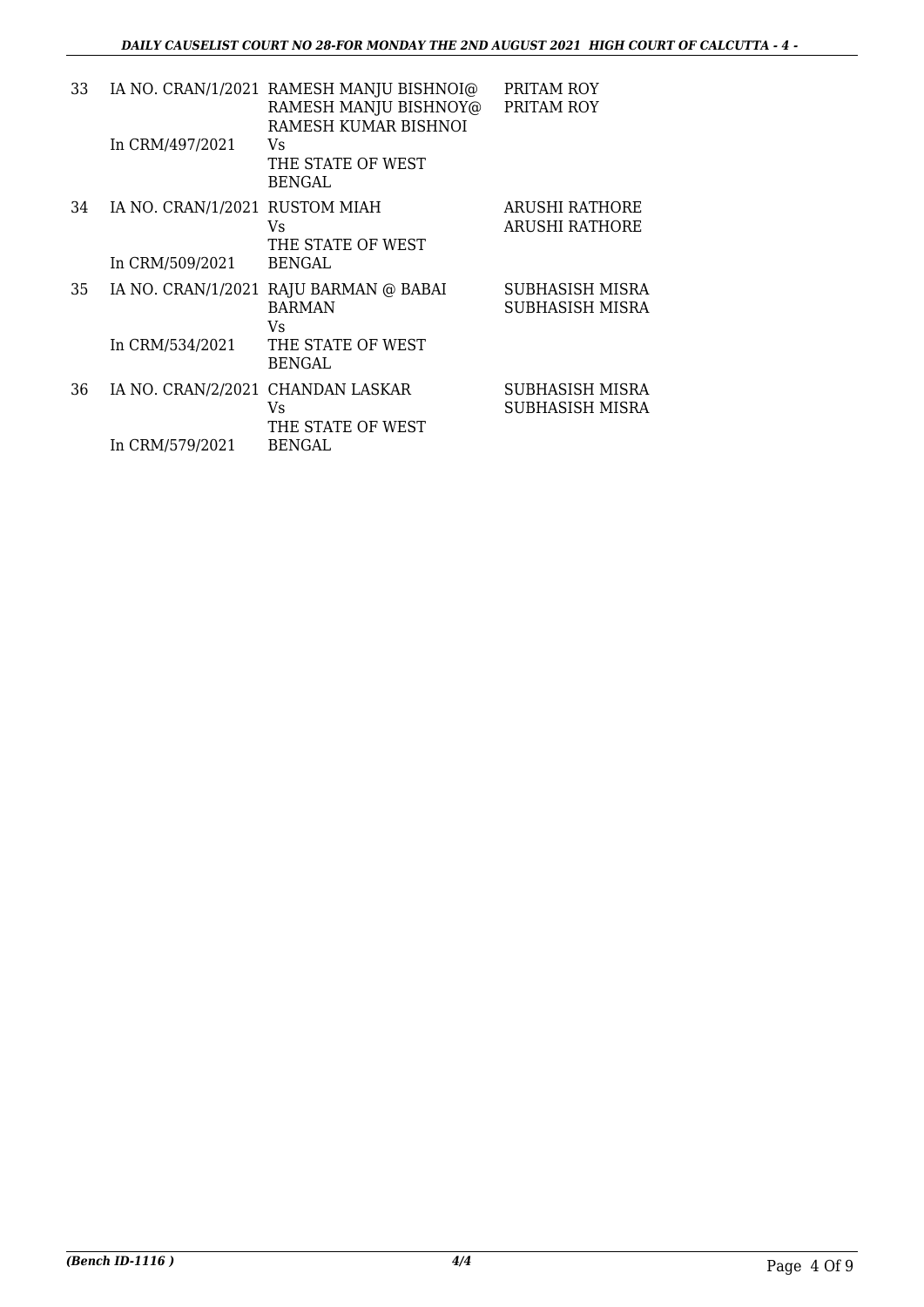

**DAILY CAUSELIST For Monday The 2nd August 2021**

**COURT NO. 32**

**DIVISION BENCH (DB - IX)**

**AT 11:00 AM**

**HON'BLE JUSTICE ARIJIT BANERJEE HON'BLE JUSTICE SUVRA GHOSH**

**(VIA VIDEO CONFERENCE)**

**FROM PRINCIPAL BENCH**

#### **APPLICATION FOR BAIL**

| CRM/767/2021 | SANJAY KUMAR PAUL @<br><b>SANJAY PAUL</b><br>VS<br>STATE OF WEST BENGAL | SHIBAJI KUMAR DAS |
|--------------|-------------------------------------------------------------------------|-------------------|
| CRM/760/2021 | BIKASH SAHANI<br>VS<br>STATE OF WEST BENGAL                             | SHIBAJI KUMAR DAS |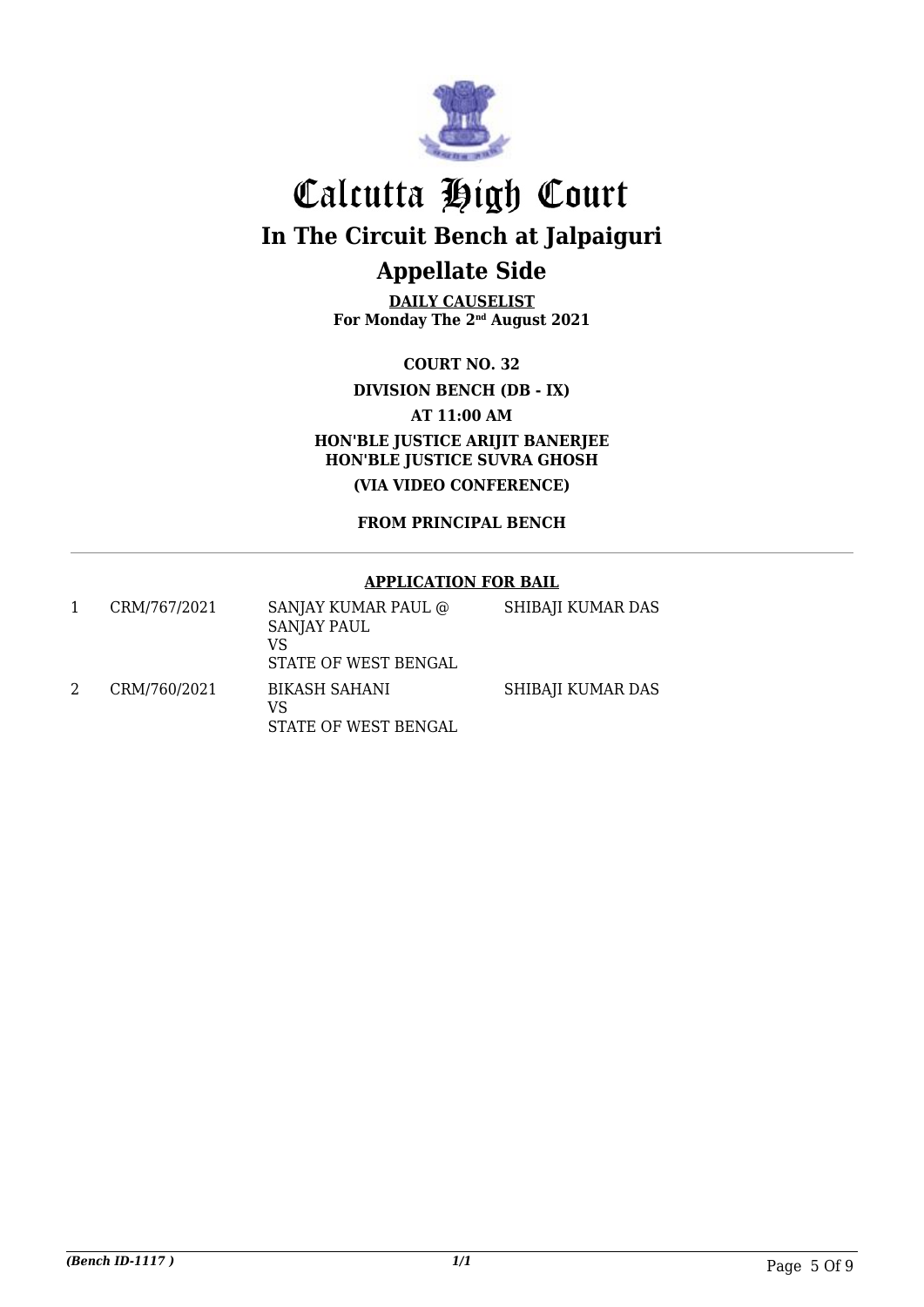

**DAILY CAUSELIST For Monday The 2nd August 2021**

**COURT NO. 42 SINGLE BENCH (SB-III) AT 11:00 AM HON'BLE JUSTICE SHIVAKANT PRASAD (VIA VIDEO CONFERENCE)**

**FROM PRINCIPAL BENCH**

#### **APPLICATION**

|                | IA NO. CRAN/2/2021 SUDIB BARMAN @ SUDIP | HILLOL SAHA   |
|----------------|-----------------------------------------|---------------|
|                | <b>BARMAN @ SUDHA</b>                   | <b>PODDER</b> |
|                | Vs                                      | HILLOL SAHA   |
| In CRA/11/2021 | THE STATE OF WEST                       | <b>PODDER</b> |
|                | BENGAL AND ANR                          |               |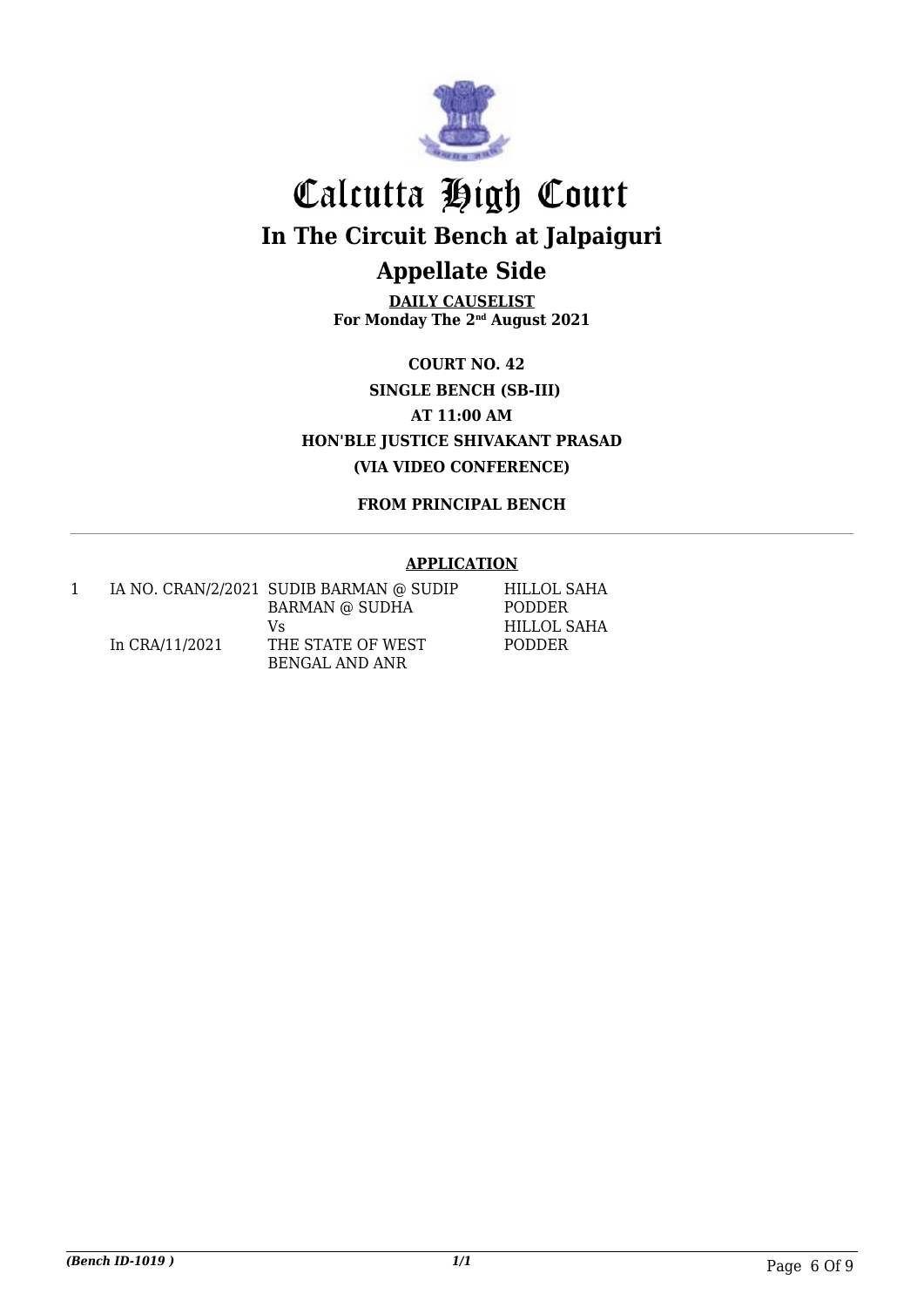

**DAILY CAUSELIST For Monday The 2nd August 2021**

**COURT NO. 13 SINGLE BENCH (SB-IV) AT 11:00 AM HON'BLE JUSTICE RAJASEKHAR MANTHA (VIA VIDEO CONFERENCE)**

**FROM PRINCIPAL BENCH**

#### **MOTION**

1 WPA/1078/2021 KAMLESH SINGH @ KAMALESH SINGH VS THE STATE OF WEST BENGAL AND ANR

ARJUN CHOWDHURY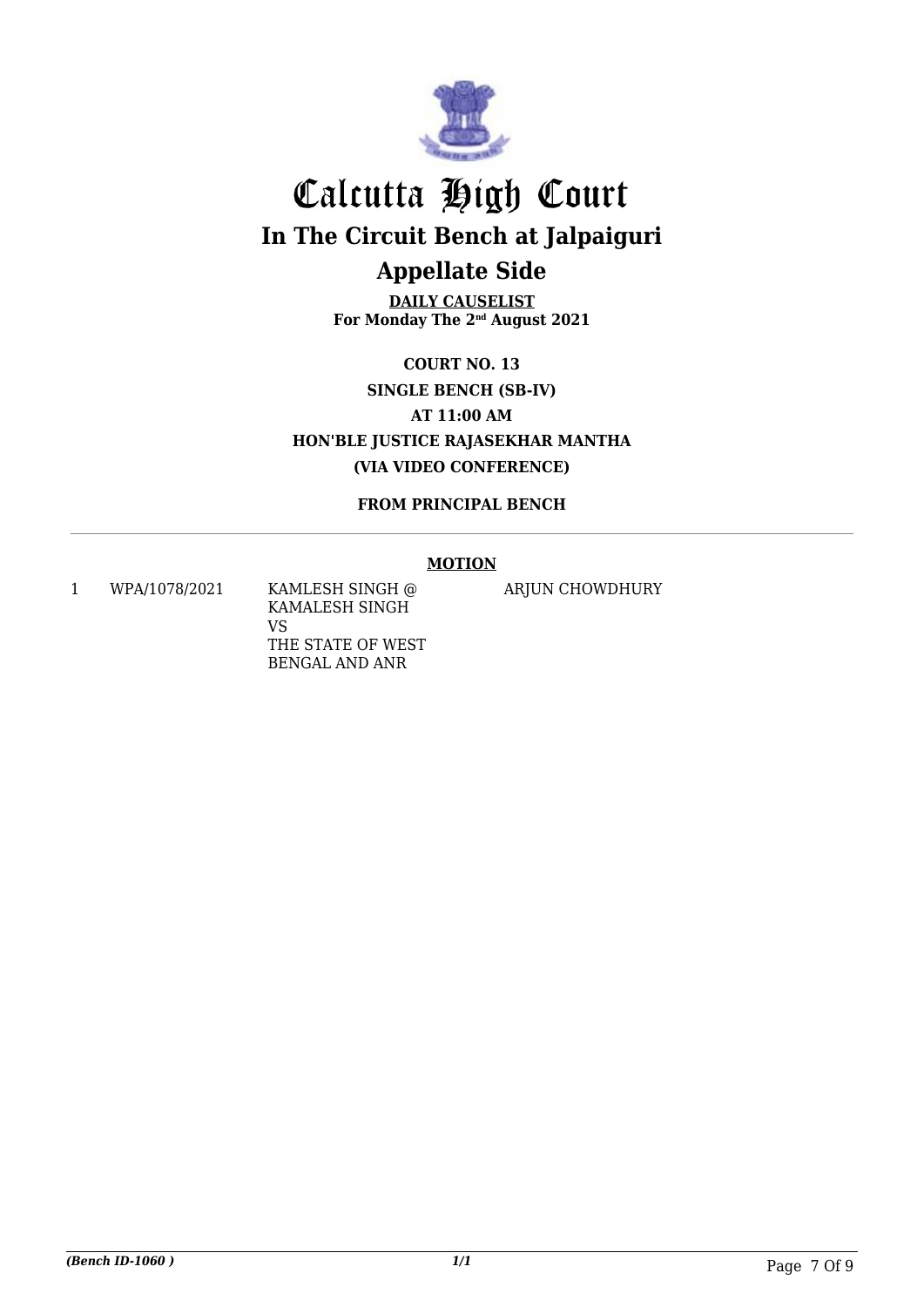

**DAILY CAUSELIST For Monday The 2nd August 2021**

**COURT NO. 2 SINGLE BENCH (SB- XIV) AT 11:00 AM HON'BLE JUSTICE MD. NIZAMUDDIN (VIA VIDEO CONFERENCE)**

**FROM PRINCIPAL BENCH**

#### **MOTION**

1 WPA/1110/2021 SWATI KANDOI VS ASSISTANT COMMISSIONER OF REVENUE, BUREAU OF INVESTIGATION (NORTH BENGAL),ALIPURDUAR ZONE AND ORS ABHIJIT DAS 2 WPA/1117/2021 MANOJ PATIL VS Union of India AND ORS KAUSTUV SHOME